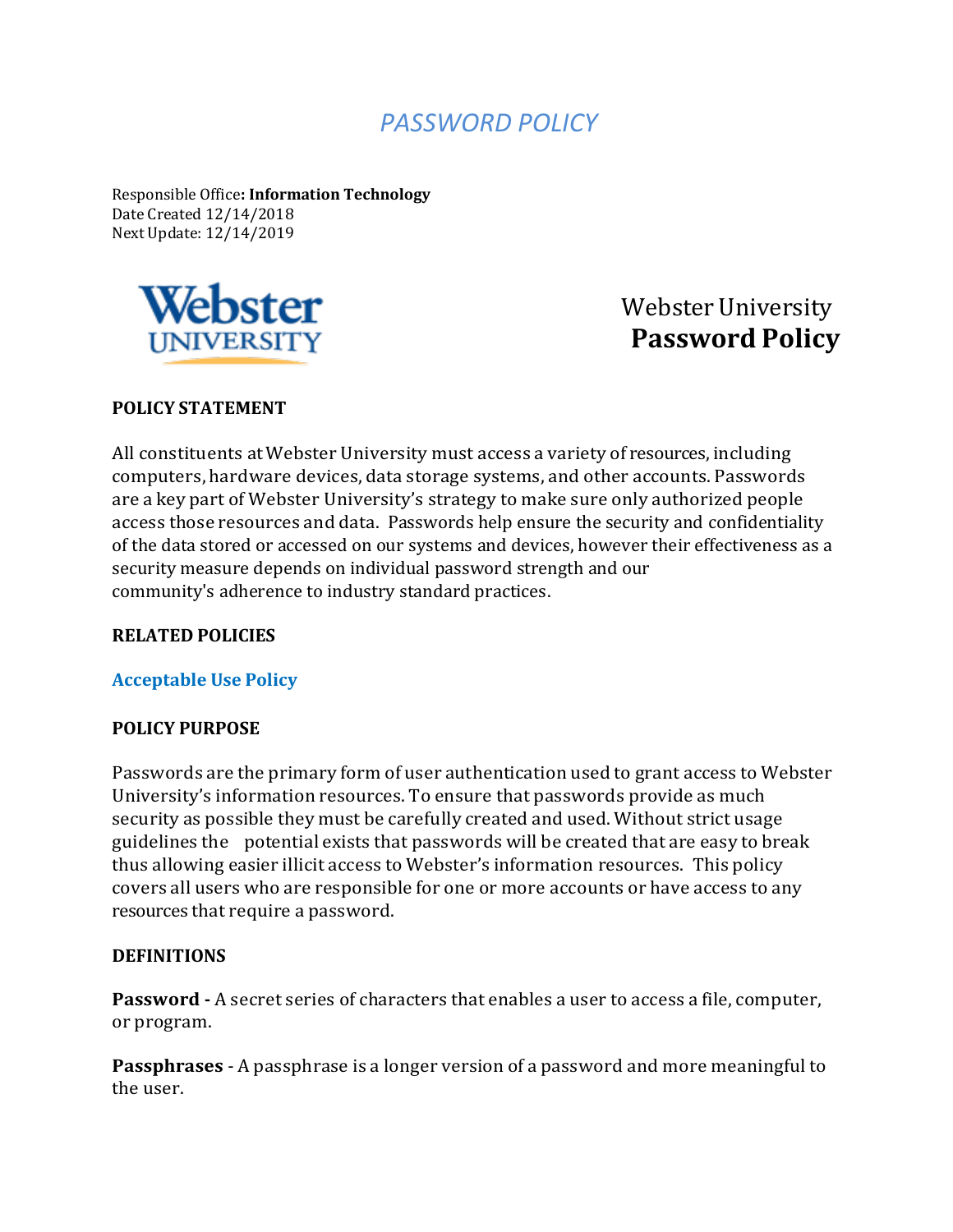Authentication --- the process of confirming the correctness of the account holder's identity. User authentication focuses on verifying a person's identity based on the reliability of a credential offered, typically a password. Verification answers the question,"How sure am I that you are who you say you are?"

**Information Security** --- Information security refers to protecting information and information systems from unauthorized access, use, disclosure, disruption, modification or destruction.

**Information** *technology* **resources** --- Includes voice, video, data and network facilities and services.

**Network (computer network)** – A network is a collection of computers and devices connected by communications channels that facilitates communications among users.

## **POLICY**

## **General**

## **PasswordConstructionGuidelines**

- All passwords should be complex and difficult for unauthorized entities to guess. Users should choose passwords that are at least twelve (12) characters long and contain the following: upper---case letters, lower---case letters, numbers, and at least one special character (Only the following special characters are permissible: **~!@#\$-+=|(){}[]:;,.?**).
- In addition to these requirements, users must avoid basic combinations that are easy to break. For instance, choices like "password,""password1", and "Pa\$\$w0rd" are equally ill-advised from a security perspective. Users are discouraged from using any similarities with their user name in the password
- A password should be unique, with meaning only to the person who chooses it. One recommended method to choosing a strong password that is still easy to remember: Create a **PASSPHRASE** – identify a phrase that is easy to remember, and then replace some of the letters with numbers, special characters, or vary capitalization. For example, the phrase "I do not like it" can become "**!don0tlikeit"**.
- Users must choose unique passwords for their University accounts, and should not use a password that they are already using for a personal account.